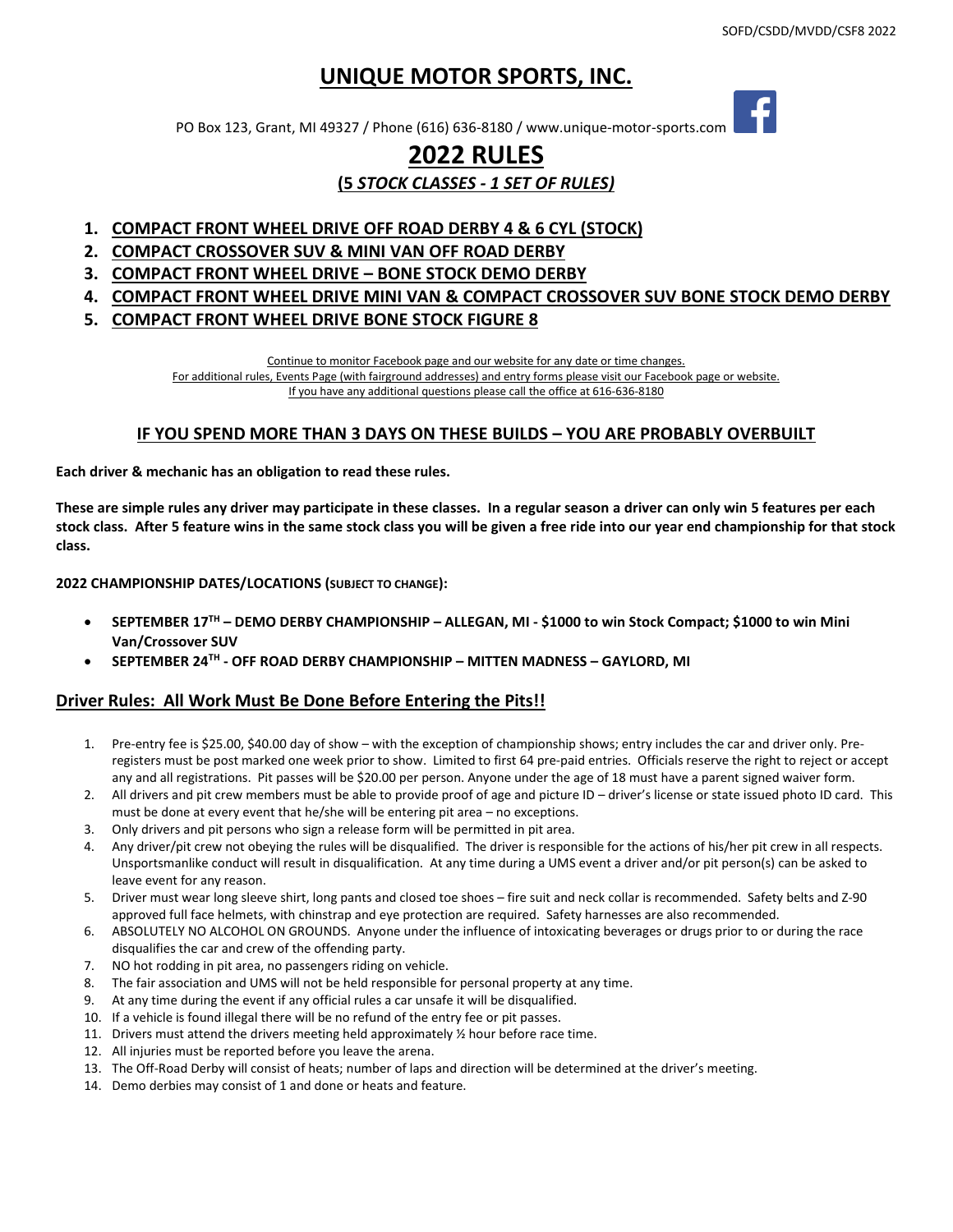## **RULES -**

- 1. Open to any year 4 or 6 cylinder front wheel drive car, mini van, crossover SUV or station wagon.
- 2. **These are stock classes**. Cars must remain stock. NO body creasing, folding, bending or shortening.
- **3. IMPORTANT!! All glass must be removed and swept from vehicles, trim, door handles, plastic bumper covers, grill, head lamps and tail lamps must be removed BEFORE ARRIVING TO SHOW. You must have a chain or 9 wire from roof to dash area. Dash must remain in vehicle and OEM front seat. Sunroof openings must be covered.**
- 4. AIR BAG SAFETY SYSTEMS (this includes activation charges) must be removed. If air bag or activation charge is deployed during heat you may be disqualified or fined.
- 5. You must have a 6" x 6" hole cut in hood & trunk for inspection. Under hood insulation must be removed.
- 6. Hood & trunk may be fastened with chain or wire, maximum of 6 spots. 2 of those 6 spots to bumper max.
- **7. You MUST have a 24" x 24" sign with car number painted on each side of sign and placed upright and center of the roof of the car. MAKE SURE NUMBER IS CLEARLY VISIBLE FOR THE SCOREKEEPERS! If we can't see your number, we can't score you.** Numbers will be first come, first serve or by pre-registration.
- 8. Only door that may be welded is driver's door. This door must also be padded on inside.
- 9. Driver's door must have some kind of protection which will consist of plate, angle iron, or pipe with no sharp edges. Must be bolted, welded or 9 gauge wired. No extruding bolts on driver's door protection. This can be mounted inside, outside or through center of door. This is for driver's protection only. All other doors can be wired or chained in up to 6 spots. C channel or angle iron must face towards door. Ends must be cut on 45 degree angle. No sharp edges.
- 10. Hood may be chained or wired only, up to 6 places, no all rod, bolts or pins on hood or trunk.
- 11. Stock gas tank can remain in stock location if in front of rear axle. If the tank is not in front of the rear axle it must be removed to back seat area inside the car. Factory tank and pump can be used. Any gas tank inside car must be securely fastened and covered. ANY leakage will lead to disqualification. You may add 2 additional straps to stock tank.
- 12. Battery may be mounted in position of your choice and needs to be secure and covered. If in stock location battery must be covered with rubber floor mat and spray foam may be used to protect battery.
- 13. Stock exhaust may be cut off under vehicle behind front seat it must remain under car no exhaust through hood.
- 14. Stock emergency brake only no modification.
- 15. Rear ends must be stock, NO swapping of rear ends. Must have brakes that work.
- 16. Stock suspension no modifications period!
- 17. Frames no welding of any kind. No pre-bending.
- 18. Engine & transmission must be stock make & model of vehicle. No nitrous oxide. If UMS feels engine is not stock you will be moved to Mod Class.
- 19. You may relocate ECM computer and spray foamed.
- 20. Engine & transmission may be chained or wired in 4 spots MAX. No welding. Upon inspection UMS decision will be final.
- 21. No skid plates, no radiator protection. You may use spray foam to hold radiator in.
- 22. All vehicles must have five (5) lug nuts and five (5) lug studs on each wheel. 1" racing lug nuts strongly recommended. Supporting rim center is allowed. If it came with 4 then it needs 4.
- 23. Tires must be of OEM nature. No cut tires, no snow tires, no exotic tires. Stock radial tires ONLY. Winter Force or Blizzard Grip type tires will be allowed. You may also have additional side wall, you may tube and you can have valve stem protectors. Donut spare may be used on back. No small after market rear tires. Decision of UMS staff is final.
- 24. Pre-ran vehicles that are damaged you may fix broken, rusted or damaged parts, you may not make any stronger than how it came from factory. UMS will make final decision on repairs.
- 25. THIS RULE APPLIES TO OFF ROAD DERBY ONLY: you may do this for derby cars/vans if you want but not required: Roll over protection you must have a minimum of 1 vertical post behind driver's seat. You may also have one behind passenger seat. This must go from floor to ceiling with a minimum of  $1/4$ " x 6" x 6" plate on each end. Must be bolted and/or welded. Post must be minimum 2" pipe or 2" x 2" square 1/8" tubing. An approved 4 point roll cage is recommended but not required. Bars coming off back of cage can go no further back than speaker deck. All bars must be inside vehicle. All classes MAY have a seat bar that can run horizontal from B post to B post. No larger than 4" x 4" with a 6" x 6" plate on each end, must be bolted or welded. No outside halo bars.
- 26. THIS RULE APPLIES TO OFF ROAD DERBY ONLY: you must have driver's side window net.
- 27. Mini vans & crossover SUV's may be combined at some shows for demo derbies and off road derbies.
- 28. These rules supersede any and all rules previously used there are **NO gray areas.** Rules, payouts & dates are subject to change without notice. **THE DECISION OF THE JUDGES, SCOREKEEPERS AND OFFICIALS WILL BE FINAL!**

Bumper rules for 2022: You may run the stock bumper that came on vehicle, or you may run any stock 1980 or newer non-chrome automobile type bumper. You can add NO metal or bolts or welding to make this bumper any stronger. You may bolt this on with up to eight 3/8" bolts or lightly weld to vehicle. You are allowed 4" wide x 6" long 1/4" flat stock on top side of bumper to be lightly welded to frame sheet metal and top of bumper. Bumpers may be cut down to size and be no wider than factory stock bumpers. Bumpers are not allowed to have sharp ends. This bumper rule is for all stock classes.

At time of registration all drivers and pit personnel must sign a waiver and release of liability and indemnity agreement. These rules will govern all Unique Motor Sports events. All participants must comply with these rules and regulations, it is furthermore agreed that all entries, pit crew, driver, owner, sponsors, safety personnel, and law enforcement will comply with these rules. No expressed or implied warranties of any kind. This is a guide set forth for the conduct of the sport and no way a guarantee against injury or death to the spectator, participant or official. **Unique Motor Sports has the right to accept or reject any entrees without notice.**